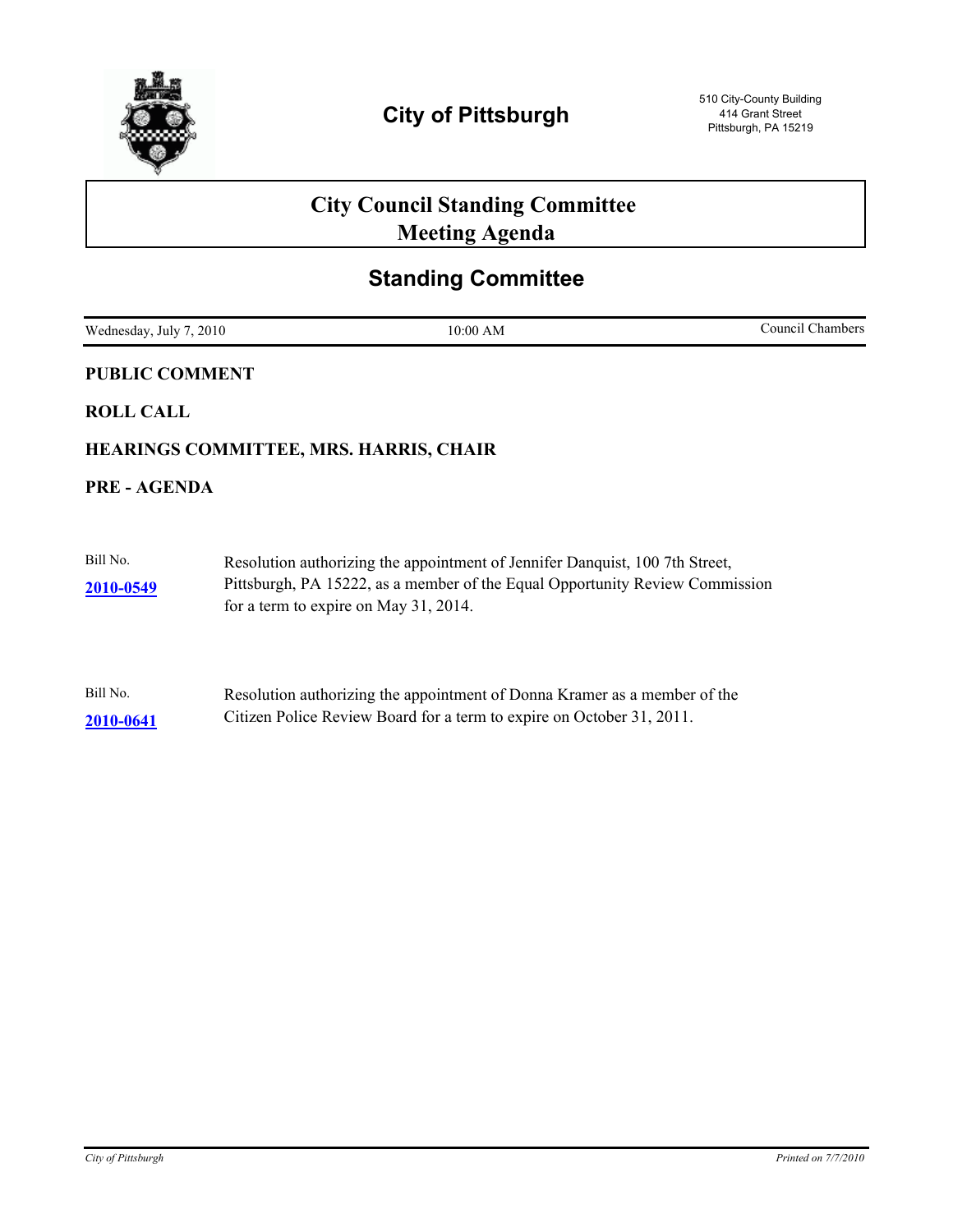#### **FINANCE AND LAW, MR. PEDUTO, CHAIR**

## **NEW PAPERS**

| Bill No.<br>2010-0664 | Resolution authorizing the issuance of a warrant in the sum of \$26,726.26 to<br>De'Anna Caligiuri, Carole Wiedmann and Michael J. Healey, Esquire; Healey &<br>Hornack, P.C.; 1100 Liberty Avenue, Suite C-2; Pittsburgh, Pennsylvania 15222;<br>in full and final settlement of an action filed in the United States District Court for<br>the Western District of Pennsylvania at Civil Action No. 07-01133, and in the<br>sum of \$773.74 to the Treasurer of the City of Pittsburgh for indebtedness to the<br>City. |
|-----------------------|---------------------------------------------------------------------------------------------------------------------------------------------------------------------------------------------------------------------------------------------------------------------------------------------------------------------------------------------------------------------------------------------------------------------------------------------------------------------------------------------------------------------------|
| Bill No.              | Resolution providing for conveyance by the City of Pittsburgh of certain property,                                                                                                                                                                                                                                                                                                                                                                                                                                        |
| 2010-0665             | under Act No. 171 of 1984, entitled, "Second Class City Treasurer Sale and                                                                                                                                                                                                                                                                                                                                                                                                                                                |
|                       | Collection Act", effective December 11, 1984.                                                                                                                                                                                                                                                                                                                                                                                                                                                                             |
|                       | ITEM A.                                                                                                                                                                                                                                                                                                                                                                                                                                                                                                                   |
|                       | A: 64 Beltzhoover.                                                                                                                                                                                                                                                                                                                                                                                                                                                                                                        |
|                       | (A)                                                                                                                                                                                                                                                                                                                                                                                                                                                                                                                       |
|                       | Jeffrey Vasishta                                                                                                                                                                                                                                                                                                                                                                                                                                                                                                          |
|                       | PURCHASE PRICE: \$7,568.50                                                                                                                                                                                                                                                                                                                                                                                                                                                                                                |
|                       | Rehabilitation and Rental                                                                                                                                                                                                                                                                                                                                                                                                                                                                                                 |
|                       | 2 STY BRK HSE                                                                                                                                                                                                                                                                                                                                                                                                                                                                                                             |
|                       | LOT: $25 X 115$                                                                                                                                                                                                                                                                                                                                                                                                                                                                                                           |
|                       | <b>LOCATION: 64 Beltzhoover Avenue</b>                                                                                                                                                                                                                                                                                                                                                                                                                                                                                    |
|                       | ACQUIRED: September 23, 2005 / TS# 245                                                                                                                                                                                                                                                                                                                                                                                                                                                                                    |
|                       | WARD: 18 BLOCK & LOT: 14-A-129                                                                                                                                                                                                                                                                                                                                                                                                                                                                                            |
|                       | <b>COUNCIL DISTRICT #3</b>                                                                                                                                                                                                                                                                                                                                                                                                                                                                                                |
|                       |                                                                                                                                                                                                                                                                                                                                                                                                                                                                                                                           |
|                       |                                                                                                                                                                                                                                                                                                                                                                                                                                                                                                                           |

**[2010-0666](http://pittsburgh.legistar.com/gateway.aspx?M=L&ID=13230)**

Bill No. Resolution providing for the conveyance by the City of Pittsburgh of certain property, under Act No. 171 of 1984, entitled, "Second Class City Treasurer Sale and Collection Act", effective December 11, 1984; having been placed for sale to adjoining property owners in conjunction with the City of Pittsburgh/City Source Associates Sideyard Program. ITEMS A through L. A: 1904 Chateau; B: 4751 Monongahela; C: 1313 Sherman; D: 328 Kramer; E: 778 Montclair; F: 1010 Herron; G: 1419 Eleanor; H: 831 Steuben; I: 807 Anaheim; J: 409 Baldwin; K: 7140 Upland; L: 635 Glenside.

> (A) Tama Fike Kean LOT: 21X100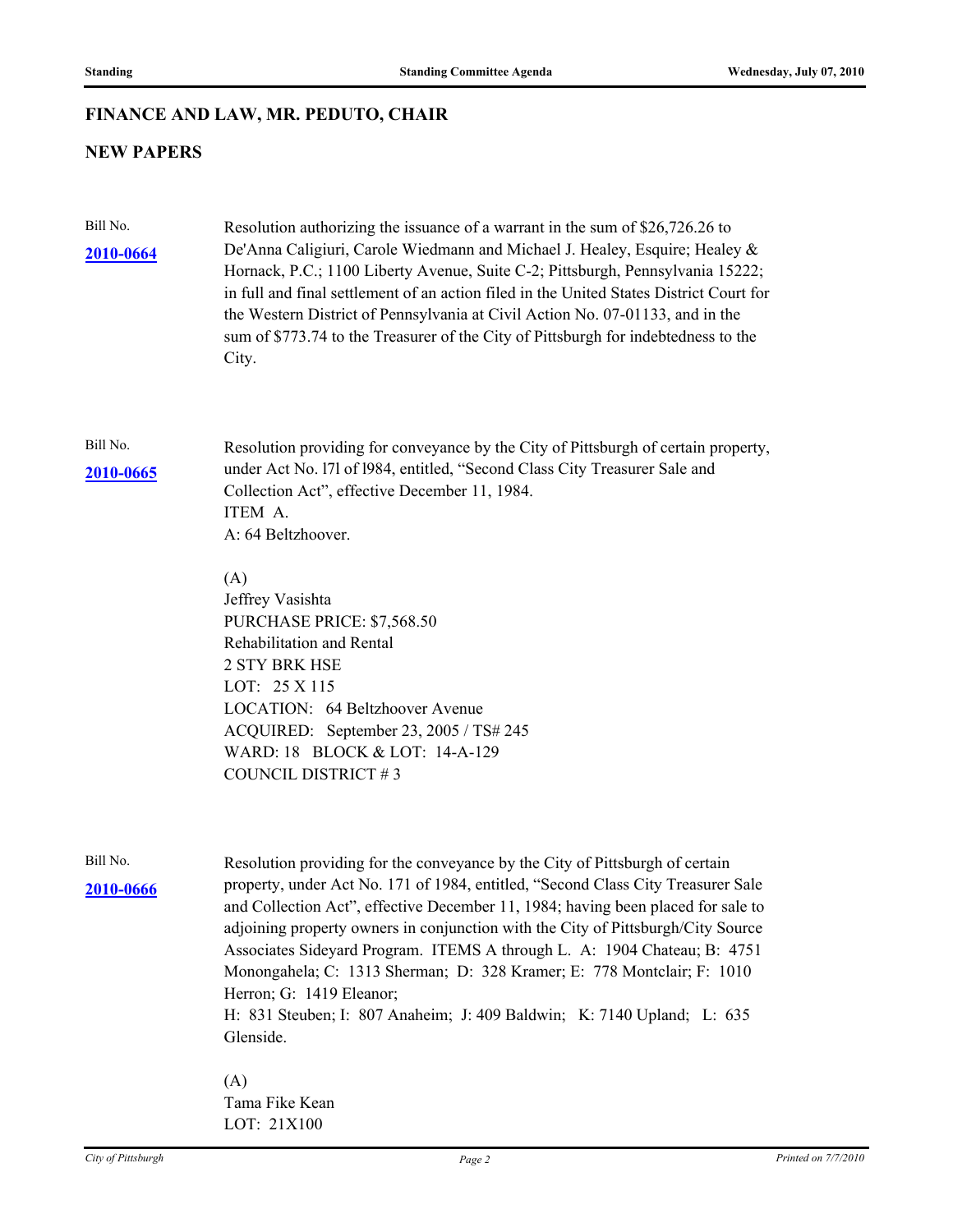LOCATION: 1904 Chateau Street ACQUIRED: July 31, 2009 / TS# 536 WARD: 21 BLOCK & LOT: 22-E-275 COUNCIL DISTRICT: 6

# (B)

Robert Steffan LOT: 30X113 LOCATION: 4751 Monongahela Street ACQUIRED: July 31, 2009 / TS# 301 WARD: 15 BLOCK & LOT: 56-B-193 COUNCIL DISTRICT: 5

#### $(C)$

Steven T. Casker LOT: 25X110 LOCATION: 1313 Sherman Avenue ACQUIRED: July 31, 2009 / TS# 553 WARD: 22 BLOCK & LOT: 23-K-186 COUNCIL DISTRICT: 6

# (D)

Melissa Rossiter LOT: 26.3X114.85X35.6RR LOCATION: 328 Kramer Way ACQUIRED: July 31, 2009 / TS# 437 WARD: 19 BLOCK & LOT: 4-R-149 COUNCIL DISTRICT: 2

# (E)

James M. Russo & Marilyn J. Russo LOT: 25X90 LOCATION: 778 Montclair Street ACQUIRED: July 31, 2009 / TS# 328 WARD: 15 BLOCK & LOT: 88-E-66 COUNCIL DISTRICT: 5

#### (F)

Chester Lewandowski & Anna Lewandowski LOT: 20.85X100 LOCATION: 1010 Herron Avenue ACQUIRED: July 31, 2009 / TS# 64 WARD: 6 BLOCK & LOT: 26-J-84 COUNCIL DISTRICT: 6

#### $(G)$

Francis Siedlecki & Irma Siedlecki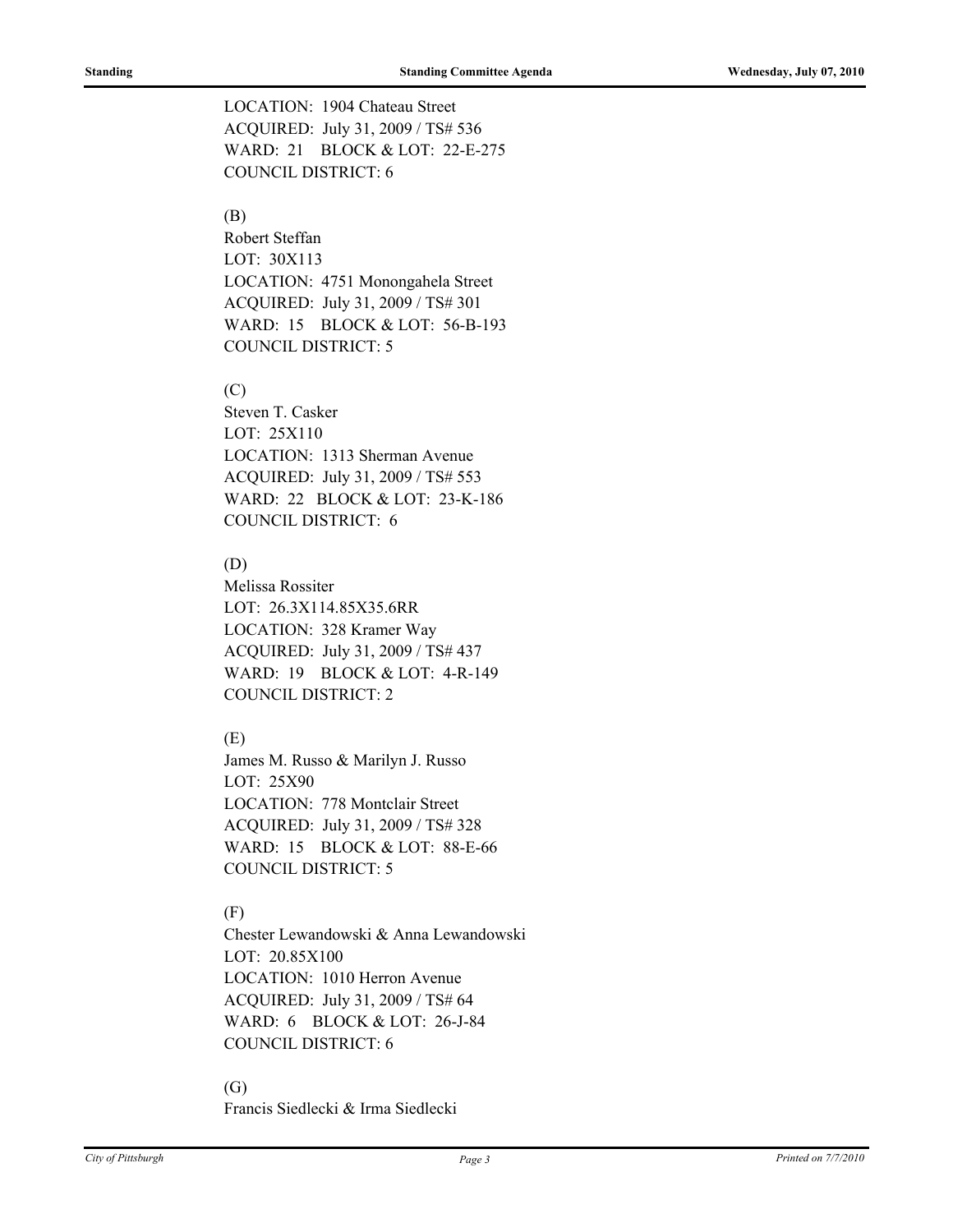LOT: 18.25X100X10.065RR LOCATION: 1419 Eleanor Street ACQUIRED: July 31, 2009 / TS# 351 WARD: 16 BLOCK & LOT: 13-L-82 COUNCIL DISTRICT: 3

#### (H)

Rose Bowers LOT29X110 LOCATION: 831 Steuben Street ACQUIRED: July 31, 2009 / TS# 479 WARD: 20 BLOCK & LOT: 19-B-62 COUNCIL DISTRICT: 2

#### (I)

Lillian Booker LOT: 22.5X77.15 LOCATION: 807 Anaheim Street ACQUIRED: July 31, 2009 / TS# 58 WARD: 5 BLOCK & LOT: 27-B-140 COUNCIL DISTRICT: 6

# (J)

William D. Finnigan & Virginia L. Finnigan LOT: 30XAVG157 LOCATION: 409 Baldwin Road ACQUIRED: July 31, 2009 / TS# 748 WARD: 31 BLOCK & LOT: 91-J-31 COUNCIL DISTRICT: 5

# $(K)$

Wendy M. Ramsey LOT: 25X93 LOCATION: 7140 Upland Street ACQUIRED: May 1, 2009 / TS# 274 WARD: 13 BLOCK & LOT: 174-A-8 COUNCIL DISTRICT: 9

# (L)

James Donnelly Jr. LOT: 25.04X122.12 LOCATION: 635 Glenside Street ACQUIRED: July 31, 2009 / TS# 652 WARD: 26 BLOCK & LOT: 162-P-153 COUNCIL DISTRICT: 1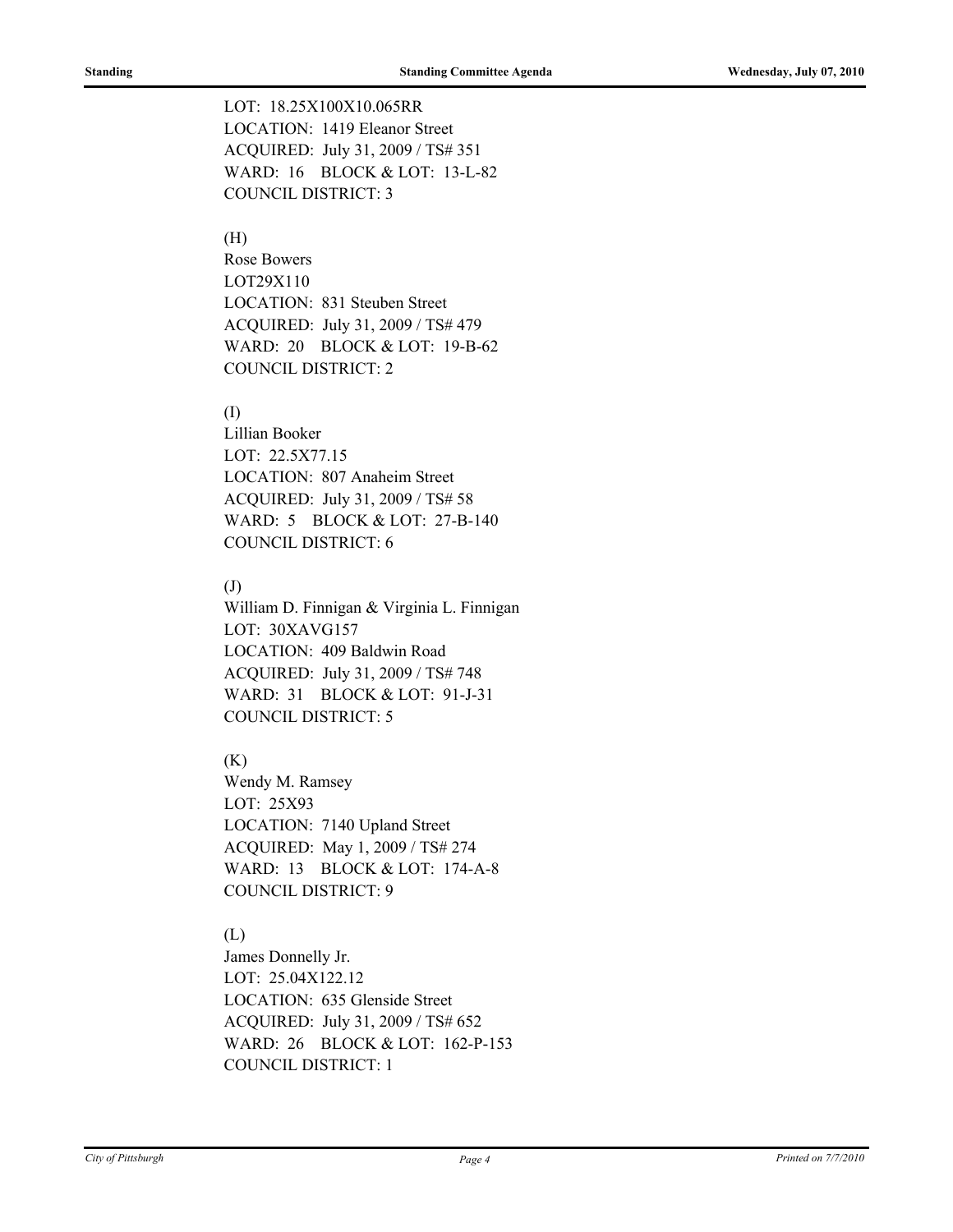| Bill No.<br>2010-0667        | Resolution providing for conveyance by the City of Pittsburgh of certain property,<br>under Act No. 171 of 1984, entitled, "Second Class City Treasurer Sale and<br>Collection Act", effective December 11, 1984.<br>ITEM A.<br>A: 2649 Brighton.<br>(A)<br>Brightwood Civic Group<br>PURCHASE PRICE: \$1,000.00 + Costs<br>2 STY MANSRD FRA HSE<br>LOT: 22.42 X 84<br>LOCATION: 2649 Brighton Road<br>ACQUIRED: March 31, 2006 / TS # 478<br>WARD: 27 BLOCK & LOT: 45-F-297<br>COUNCIL DISTRICT #1                    |
|------------------------------|------------------------------------------------------------------------------------------------------------------------------------------------------------------------------------------------------------------------------------------------------------------------------------------------------------------------------------------------------------------------------------------------------------------------------------------------------------------------------------------------------------------------|
| Bill No.<br><u>2010-0668</u> | Resolution providing for the filing of petitions for the sale of certain properties,<br>acquired at tax sales, in accordance with Act No.171 of 1984, "Second Class City<br>Treasurer Sale and Collection Act", effective December 11, 1984.<br><b>ITEM A.</b><br>A: 5143 Dresden.                                                                                                                                                                                                                                     |
|                              | (A)<br>Lawrenceville Corp.<br>PURCHASE PRICE: \$100.00 + Costs<br>LOT: $40 X 53$<br>LOCATION: 5143 Dresden Way<br>ACQUIRED: July 31, 2009 / TS # 133<br>WARD: 10 BLOCK & LOT: 80-G-214<br>COUNCIL DISTRICT #7                                                                                                                                                                                                                                                                                                          |
| Bill No.<br>2010-0669        | Resolution providing for the filing of petitions for the sale of certain properties,<br>acquired at tax sales in accordance with Act No. 171 of 1984, "Second Class City<br>Treasurer Sale and Collection Act", effective December 11, 1984.<br>ITEMS A through L. A: 426 & 430 Lincoln; B: 2514 Burham; C: DELETED;<br>D: 6503 & 6505 Shetland; E: DELETED; F: 2700 Mission; G: 3274 Parkview;<br>H: 729 Chartiers; I: 833 Inwood; J: 2154 Wylie; K: 3271 Faronia; L:<br>DELETED; M: 1315 Stem; N: 1409 Westmoreland. |

# **INVOICES**

# **PUBLIC SAFETY SERVICES COMMITTEE, MRS. SMITH, CHAIR**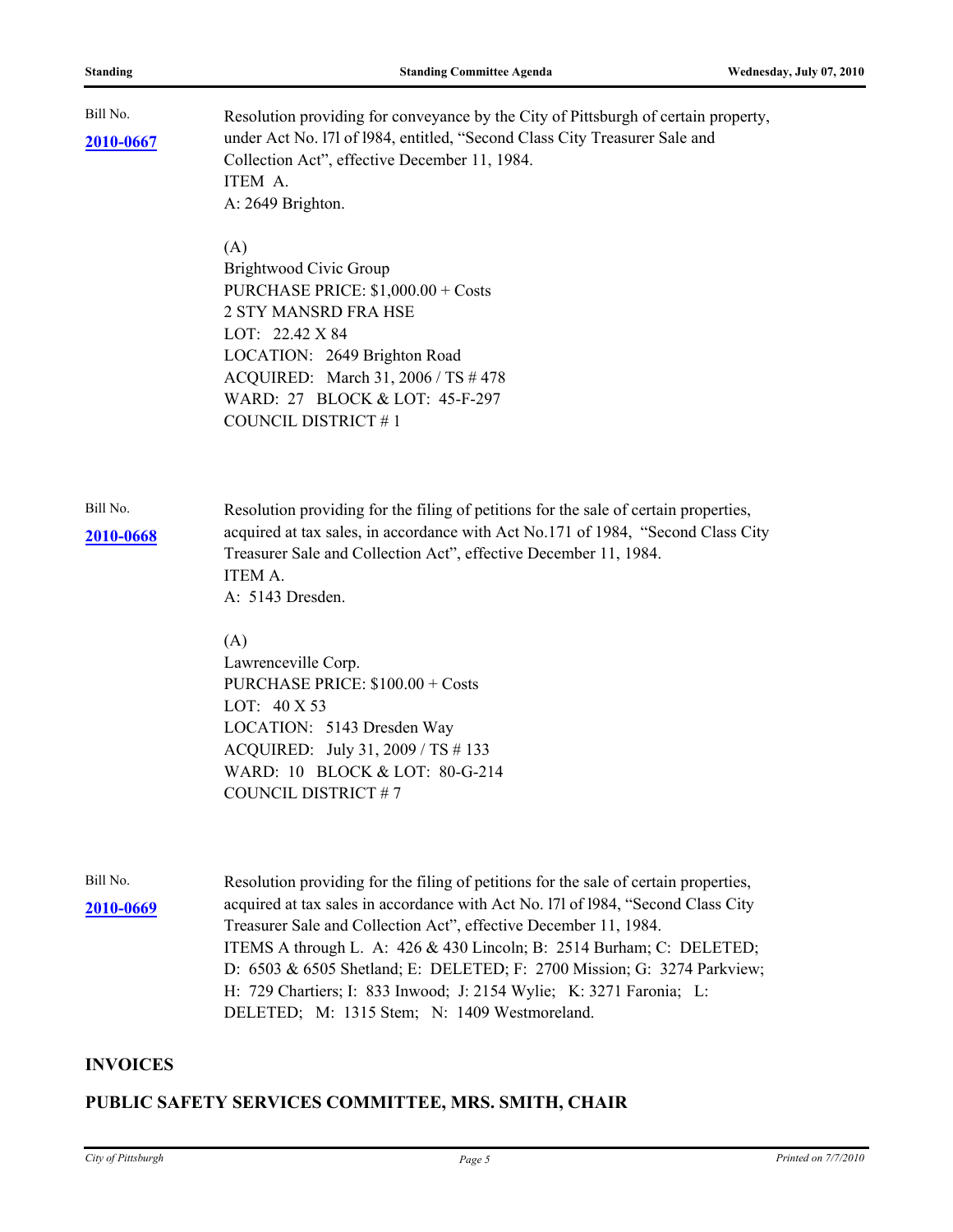# **DEFERRED PAPERS**

| Bill No.<br>2010-0107 | Ordinance amending the City Code at Title Six: Conduct, Article VIII: Privacy<br>Policy for Public Security Camera Systems, by adding Chapter 690: Police<br>Recording Devices. (PUBLIC HEARING HELD, March 10, 2010)<br><b>REVEREND RICKY V. BURGESS</b><br><b>SPONSOR(S):</b>                         |
|-----------------------|---------------------------------------------------------------------------------------------------------------------------------------------------------------------------------------------------------------------------------------------------------------------------------------------------------|
| Bill No.<br>2010-0108 | Resolution authorizing and directing the Chief of the Bureau of Police to form an<br>Accreditation Task Force to study the current available options and related costs<br>for professional accreditation for the Pittsburgh Bureau of Police.<br><b>REVEREND RICKY V. BURGESS</b><br><b>SPONSOR(S):</b> |
| Bill No.<br>2010-0109 | Ordinance amending the Pittsburgh City Code, Title I, Administrative, Article<br>VII: Procedures, Chapter 160, Investigations of Police Conduct, by adding<br>Section 160.02, Applicable Incidents Requiring Paid Administrative Leave.<br><b>REVEREND RICKY V. BURGESS</b><br><b>SPONSOR(S):</b>       |